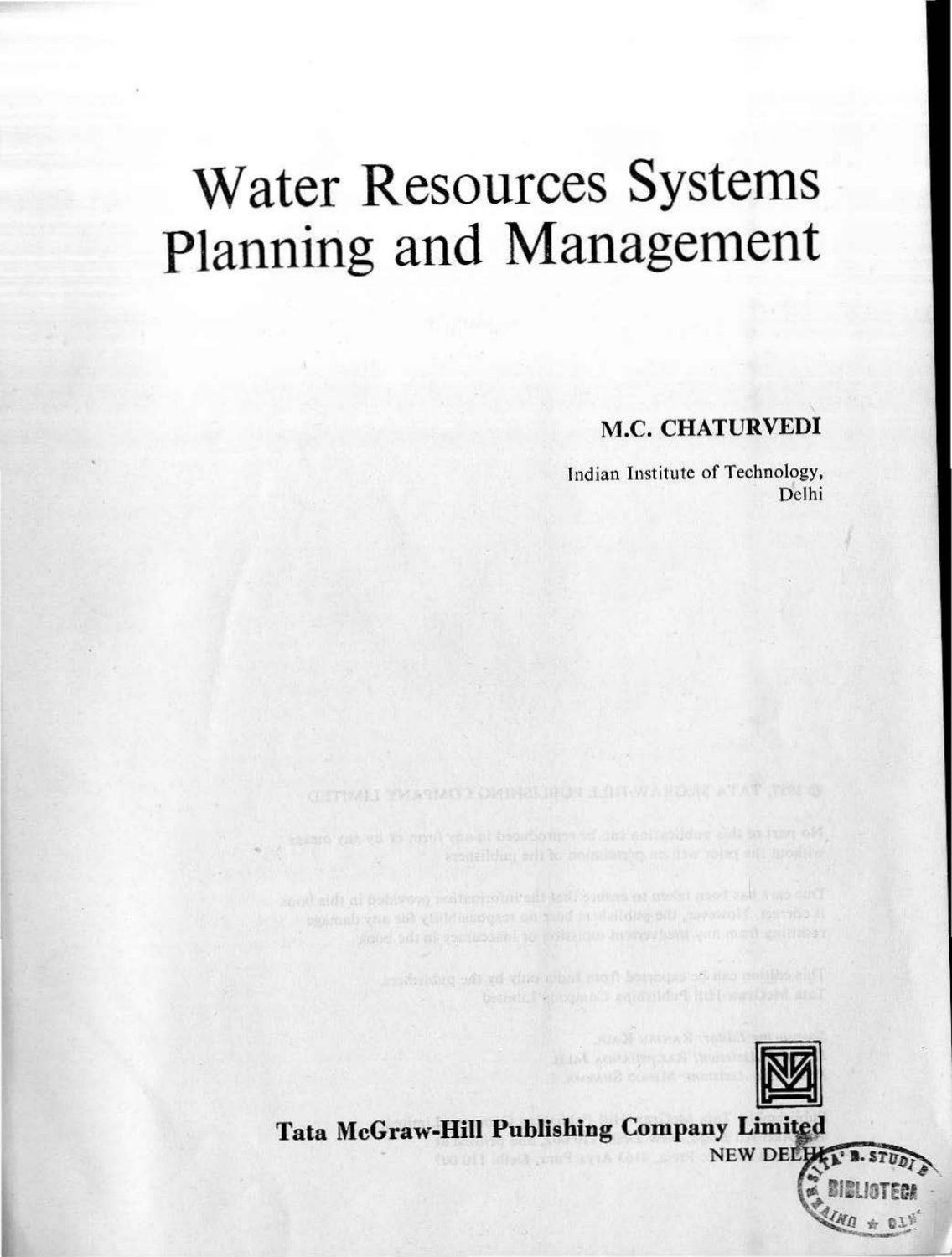# **Contents**

## *Preface*

#### l lntroduction

- 1.1 Water and Life
- 1.2 Water Systems Engineering
- 1.3 Scope and Approach 7

### 2 lssues and the Systems Planning Approach

- 2.1 Water System Dynamics 11
- 2.2 Environment and Resource *24*
- 2.3 Water Resources Developmental Tssues *26*
- 2.4 Planning Morphology *28*
- 2.5 Planning Approach *29*
- 2.6 Constraints on System Studies *33*
- 2.7 Water Resources Development Alternatives *36*
- 2.8 Trends in Water Resources Development 40
- 2.9 Water Resources Project-A Case Study 45

#### 3 Objectives and Evaluation Criteria

- 3.1 Technological Objectives 54
- 3.2 Socio-Economie Objectives *56*
- 3.3 Social Benefit-Cost Analysis *58*
- 3.4 Practical Project Appraisal 68
- 3.5 Environmental-Ecological Objectives and Evaluation Criteria 74
- 3.6 Multiobjective Analysis *78*

#### 4 Hydrologic Inpot Analysis

- 4.1 Surface Subsystem (Watershed) Functional Analysis *97*
- 4.2 Computer Simulation of a Basin *111*
- 4.3 Soil Subsystem Analysis *119*
- 4.4 Groundwater Subsystem 119 and the contract of the contract of the contract of the contract of the contract of the contract of the contract of the contract of the contract of the contract of the contract of the contract
- 4.5 Stream Flow Generation 119

53

95

p.g.

vii

Research Late Proceeds.

in Elements and Subscripts Flaming-Users De When Conveying the third but the System's

Conjunctive Surface she Groundwast Development

Great Great Dynamics not Nummer's Rethod

l

lO

乱军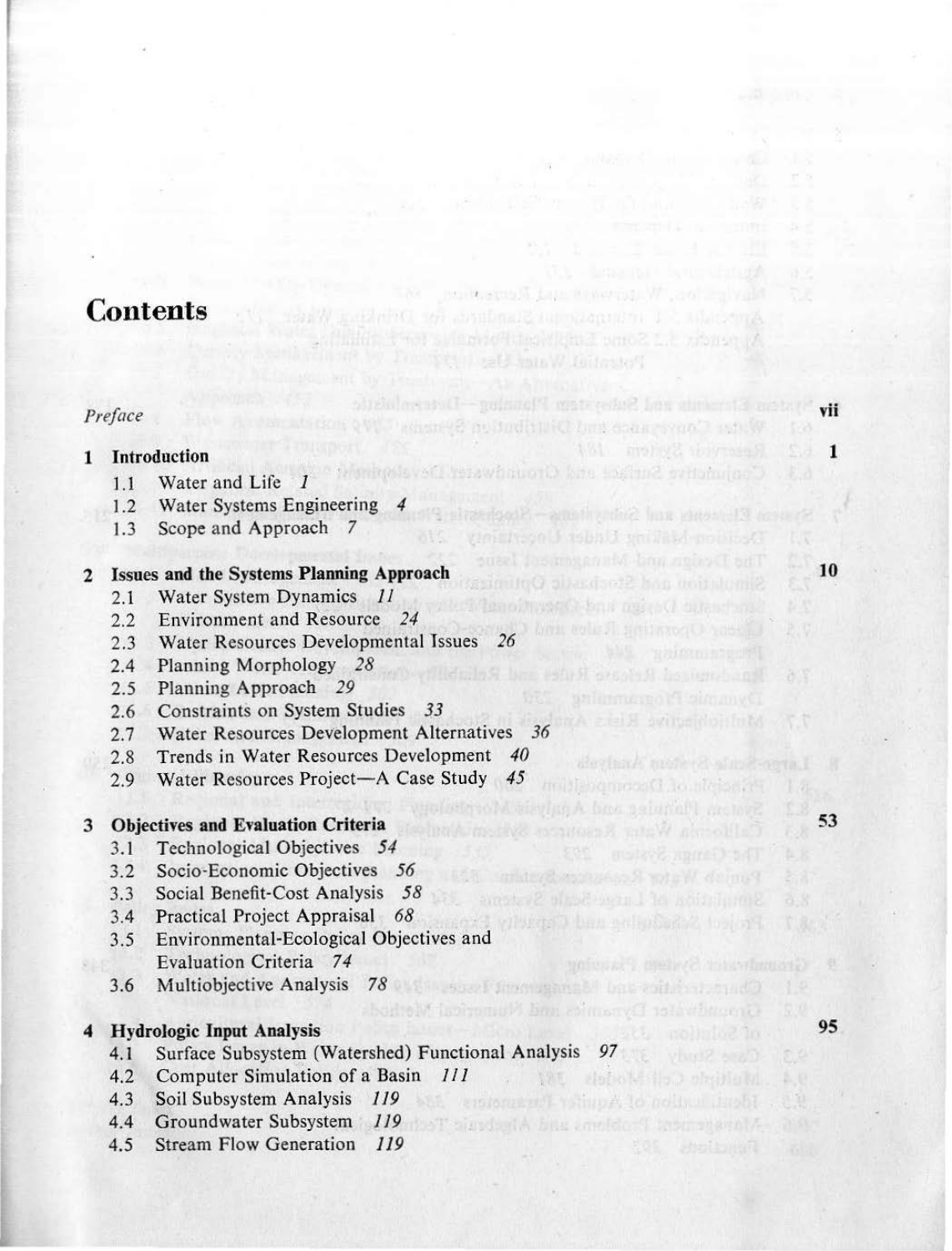x *Contents* 

#### 5 Demand Analysis

- 5.1 Categories of Demand *127*
- 5.2 Demand Projectioos and Policy Formulation *129*
- 5.3 Water Demand for Human Settlements *129*
- 5.4 Industriai Demand *133*
- 5.5 Electric Power Demand *135*
- 5.6 Agricultural Demand *137*
- 5.7 Navigation, Waterways and. Recreation *167*  Appendix 5.1 International Standards for Drinking Water *172* Appendix 5.2 Some Empirica! Formulae for Estimating Potential Water Use *174*

# 6 System Elements and Subsystem Planning-Deterministic

- 6. 1 Water Conveyance and Distribution Systems *179*
- 6.2 Reservoir System *184*
- 6.3 Conjunctive Surface and Groundwater Development *204*

## 7 System Elements and Subsystems-Stocbastic PJanning and Management

- 7.1 Decision-Making Under Uncertainty 216
- 7.2 The Design and Management Issue 222
- 7.3 Simulation and Stochastic Optimization 223
- 7.4 Stochastic Design and Operational Policy Models 227
- 7.5 Linear Operating Rules and Chance-Constrained Programming *244*
- 7.6 Randomized Release Rules and Reliability-Constrained Dynamic Programming *250*
- 7.7 Multiobjective Risks Analysis in Stochastic Planning *255*

#### 8 Large-Scale System Analysis

- 8.1 Principle of Decomposition 260
- 8.2 System Planning and Analysis Morphology *271*
- 8.3 California Water Resources System Analysis *275*
- 8.4 The Ganga System *293*
- 8.5 Punjab Water Resources System 323
- 8.6 Simulation of Large-Scale Systems *334*
- 8.7 Project Scheduling and Capacity Expansion *338*

# 9 Groundwater System Planning

- 9.1 Characteristics and Management Issues 349
- 9.2 Groundwater Dynamics and Numerical Methods of Solution *352*
- 9.3 Case Study *373*
- 9.4 Multiple Celi Models *381*
- 9.5 Identificatioo of Aquifer Parameters *384*
- 9.6 Management Problems and Algebraic Technological Functions 392

178

215

259

348